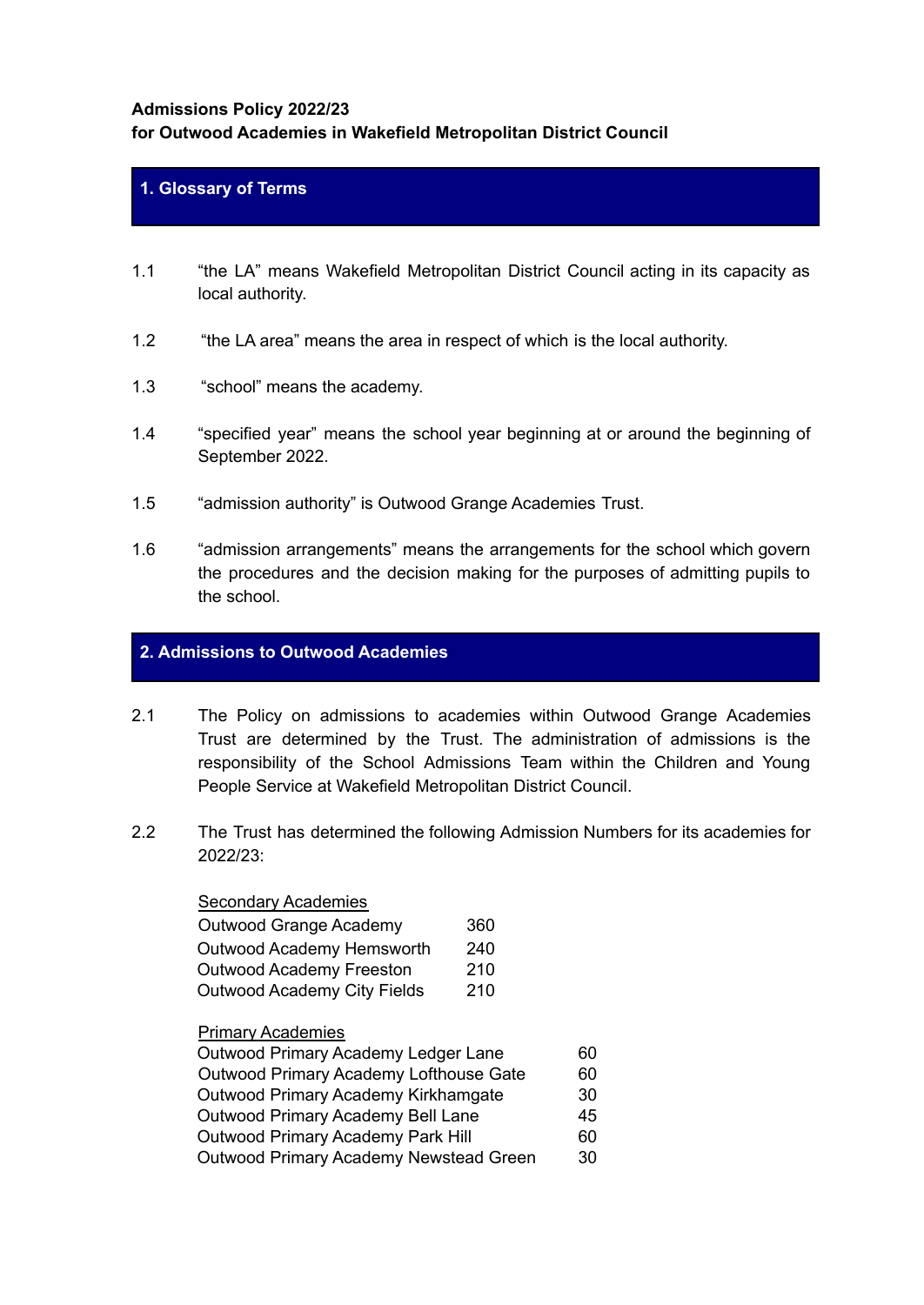### **3. Expressing a Preference**

- 3.1 In the case of applications for admission to primary, infant and junior schools within the Wakefield area, applications from Wakefield residents should be made on Wakefield's Common Application Form. Attendance at a nursery unit attached to a primary/infant school or part-time attendance at a school below compulsory school age does not guarantee a place at that school. Applications for these part time places must be made separately to the school/centre concerned and are covered by the school's separate part-time admissions policy. A separate application must then be made to the LA for a compulsory aged school place in line with the requirements of the Primary Co-ordination Scheme.
- 3.2 For admission to secondary schools, applications from Wakefield residents should be made on Wakefield's Common Application Form.
- 3.3 Applications, at any time, from residents outside the Wakefield District should be made in accordance with the applicant's "home" LA's Common Application Form.
- 3.4 Repeat applications made for entry to the same year group at the same school will not be considered unless there has been a material change in circumstances since the original application. School Admissions will determine if there has been a material change in circumstances. Examples of a material change include a change of address. Where information was known at the time of the original application, or appeal, but parents chose not to use it, this information will not be considered as additional information or a change of circumstances.
- 3.5 Where parents submit a Common Application Form under a Co-ordinated Admissions Scheme, whether in the normal admissions round or in-year, which names more than one school, all applications will be treated equally and eligibility for a school place will be decided in accordance with this Admissions Policy.

# **4. The Admissions Policy**

- 4.1 If the number of preferences received for a school does not exceed the Admission number, all preferences will be met *(see explanatory note 16.1)*.
- 4.2 All applications received will be considered in the following order:

1. Applications received by the closing date in the normal admissions round:

- for secondary applications the closing date is **31 October 2021**; and
- for primary applications the closing date is **15 January 2022**.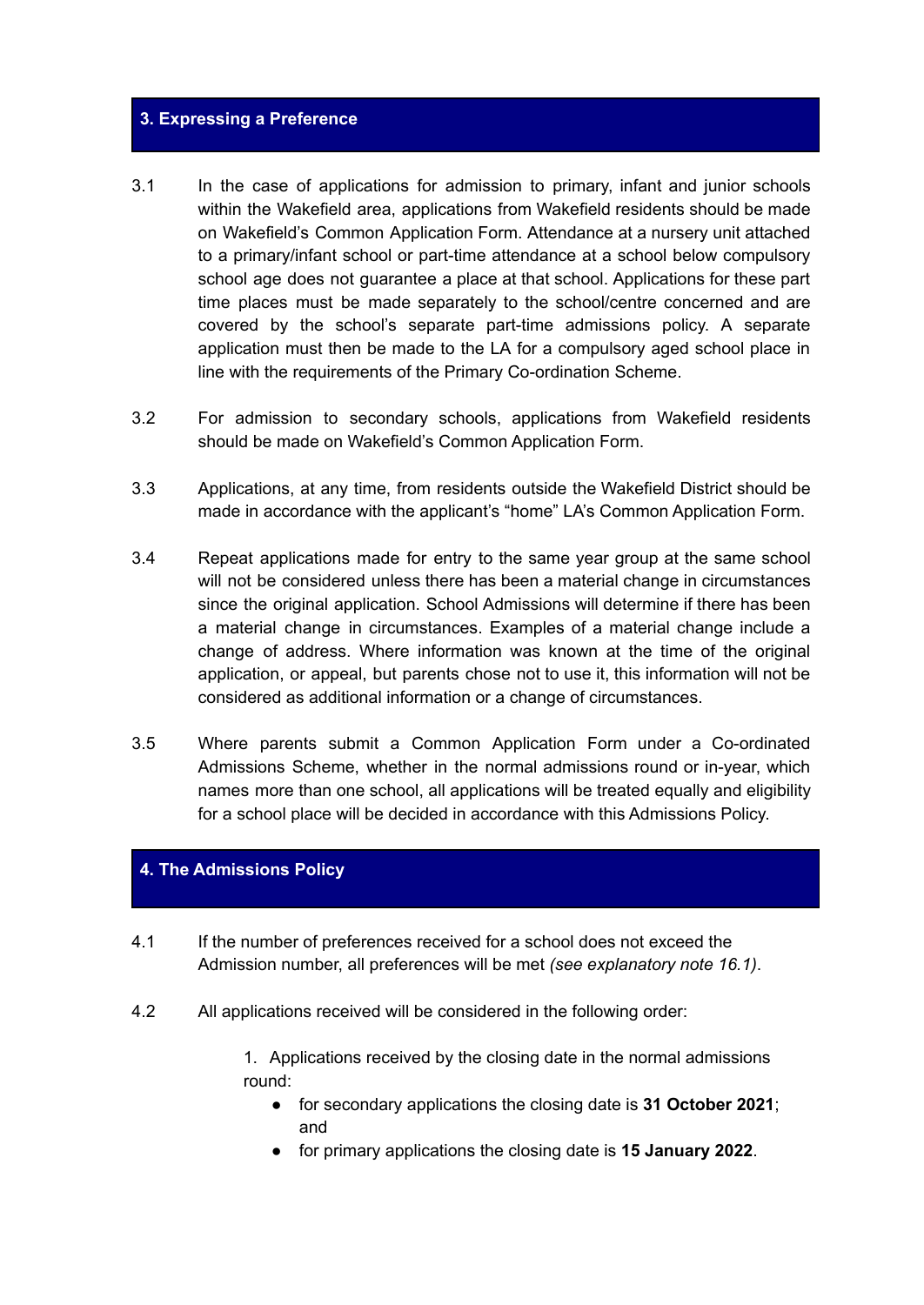- 2. For late applications received between the closing date for the normal admissions round and the end of the summer term the following dates will apply:
	- Applications for secondary places received up to and including **23 November 2022** will be accepted as if they had been received by the closing date;
	- Applications for primary places received up to and including **14 February 2022** will be accepted as if they had been received by the closing date.
- 4.3 Applications received after these dates will be regarded as late applications and will be considered after all applications received on time.
- 4.4 If there are more applications for admission to a school than there are places available, preference will be given in the following order:

(a)(i) Looked after Children and all previously Looked after Children, including Children who appear (to the admission authority) to have been in state care outside of England and ceased to be in care as a result of being adopted *(see explanatory note 16.2)*:

This refers to children who are:

- Subject to a care order made by the courts under section 31 of the Children Act 1989 – for the courts to grant a care order they have to be satisfied that a child is suffering or would suffer 'significant harm' without one;
- Children who are accommodated by the Local Authority on a voluntary basis under Section 20 of the Children Act 1989;
- Children who have been adopted from Local Authority care, children who are subject to a Child Arrangements Order and those with special guardianship immediately following being Looked After will all be included within the higher priority for Looked after Children *(see explanatory note 16.2);*
- *●* Children who appear to have been in state care outside of England and ceased to be in state care as a result of being adopted.
- (b) Children who live in the school's catchment area, who have brothers or sisters attending the school at the time of admission *(see explanatory note 16.3)*
- (c) Other children who live in the school's catchment area (*see explanatory note 16.4);*
- (d) Children who have brothers or sisters in attendance at the school *(see explanatory note 16.3);*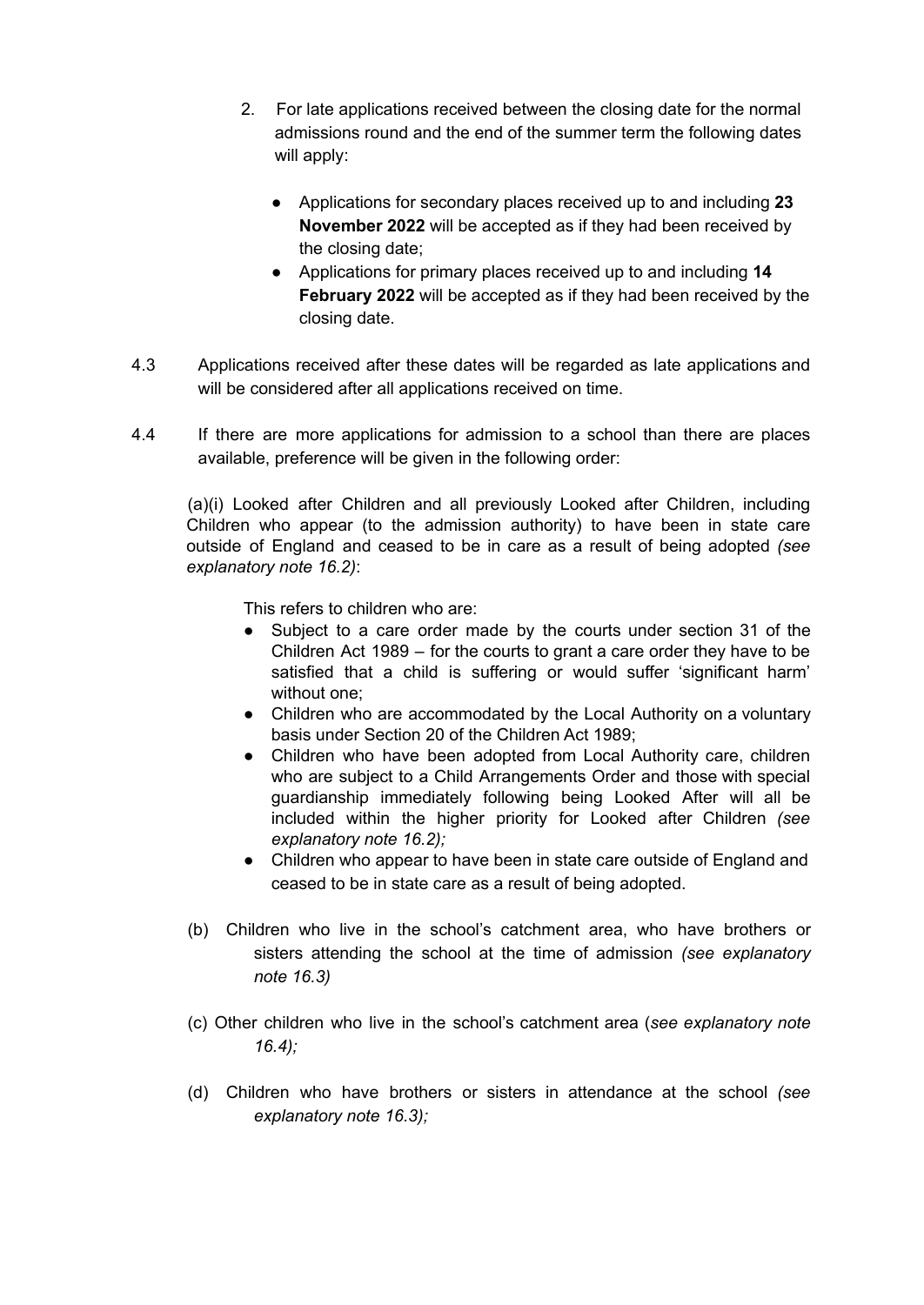- (e) Other children, with priority being given to those living nearest to the school *(see explanatory note 16.5).*
- 4.5 In all categories "live" means the child's permanent home address. A child is normally regarded as living with a parent or carer and the LA will use the parent or carer's address for admission purposes. An applicant cannot lodge a child with a friend or relation (eg for childcare purposes) in order to gain a place at a school *(see explanatory note 16.6).*
- 4.6 For admission purposes only one address can be used as a child's permanent address. Where a child resides with more than one parent/carer, at different addresses, the LA considers the home address to be the address where the child lives for the majority of the time during the school week (Monday to Friday) as the main place of residence. Where a child spends equal amounts of time at both addresses (50/50), applicants can be asked to provide additional evidence in order to verify addresses and/or other details provided. It is at the discretion of the LA what evidence is required (evidence may include, but is not limited to, Child Benefit, GP registration, evidence of home ownership/tenancy etc.). The final decision on the home address of a child will be made by the LA *(see explanatory note 16.6).*
- 4.7 By submitting an application for a school place, the parent is confirming that they have parental responsibility for the child named on the form, or if parental responsibility is shared, that both parents are in agreement regarding the preferences stated on the application for a school place. In the case of parents disagreeing on the schools preferred, there is an expectation that parents will resolve these disputes themselves and make a single application which both parents are in agreement with *(see explanatory note 16.7).*
- 4.8 In all categories, when decisions have to be made between children satisfying the same criterion, children living nearest to the school, measured as the crow flies, have priority. The distance measured will be from the central (centroid) point of the applicant's property to the central (centroid) point of the school's ground. Measurement will be made using the LA's in-house admission system and mapping software.
- 4.9 Where there is more than one application from a postal address contained within a block of flats, places will be decided by random allocation. If two or more pupils live equidistant from the school, the distance each pupil lives by road from the preferred school will be measured and the place offered to the pupil who lives nearest by this means. In the event of this being equal, places will then be decided by random allocation.
- 4.10 Where the admission of siblings from a multiple birth (eg twins, triplets) would cause the school to rise above its Planned Admission Number (PAN), all of the children from the multiple birth will be admitted.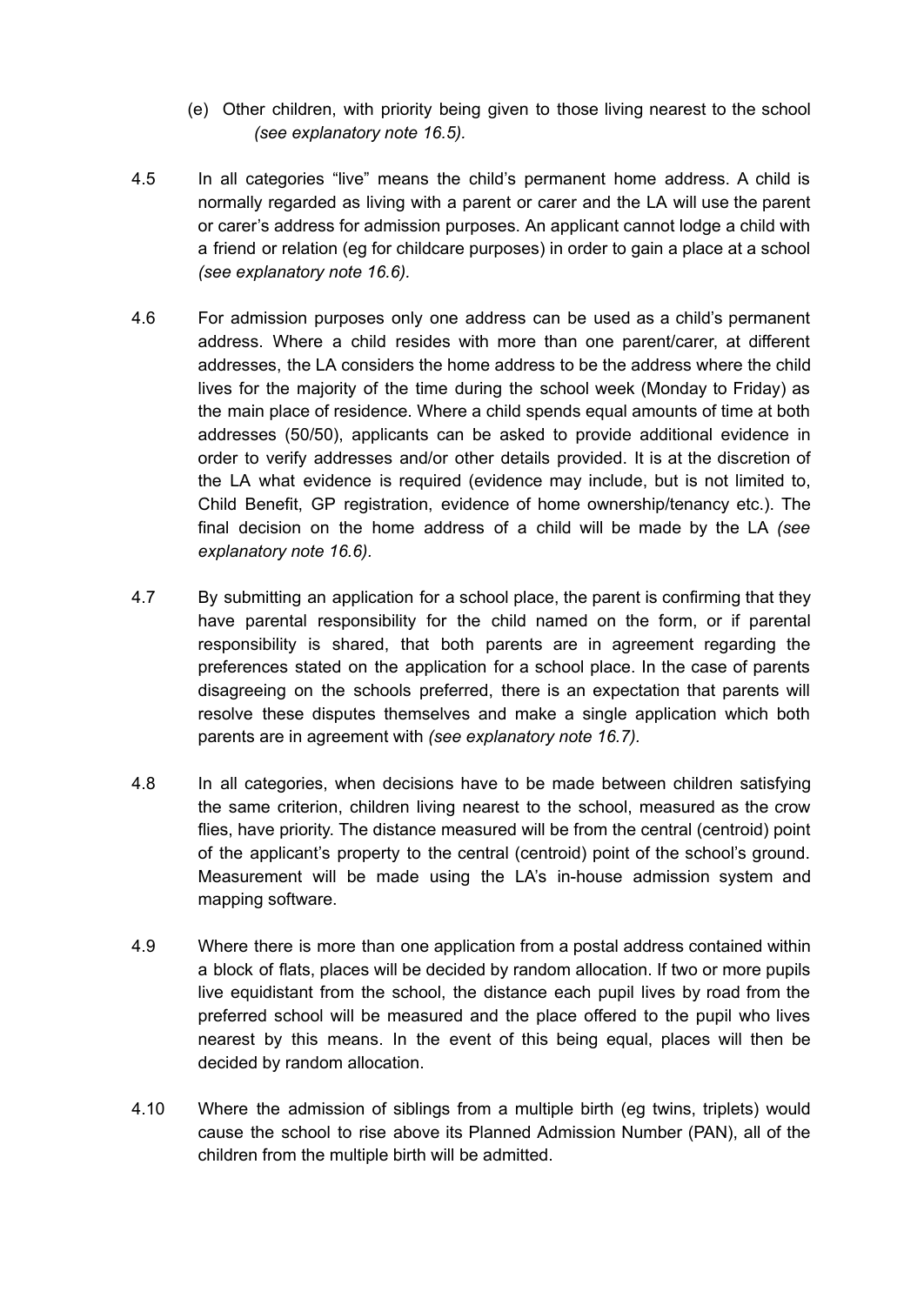- 4.11 In the case of infant classes, where the admission of the children from a multiple birth would result in the PAN rising above 30 (or multiples of 30), the additional child/children will be regarded as an 'exception' to the Infant Class Size legislation throughout the infant phase or until the number in the year group reduces to the PAN.
- 4.12 Children will be placed in the appropriate category depending upon their circumstances at the closing date for receiving applications for admission to school. Changes in address will be accepted in accordance with the provisions of the Secondary and Primary Co-ordination Schemes. In cases where there is an anticipated change in circumstances, documentary evidence will be required.

In the event of any category being over-subscribed, places will be offered in the order of priority  $(a) - (d)$  detailed above.

## **5. Children with an Education, Health and Care Plan**

- 5.1 Children with identified Special Educational Needs have a significantly greater difficulty learning than their peers and/or cannot access learning without significant adaptations to the school facilities. This typically means that additional support will be required for them in order to access learning. Further information can be obtained from the SEND Code of Practice (January 2015), Special Educational Needs Assessment and Review Team (SENART) or the Special Educational Needs and Disability Information and Support Services (SENDIASS).
- 5.2 Admission authorities:
	- Must consider applications from parents of children who have special educational needs or disability (SEND) but do not have an Education, Health and Care Plan (EHCP) on the basis of the published admissions criteria as part of the normal admissions procedures;
	- Must not refuse to admit a child who has SEND but does not have an EHC Plan because they do not feel able to cater for those needs;
	- Must not refuse to admit a child on the grounds that they do not have an EHC Plan;
	- Must not discriminate against any child or young person who has an SEN or disability and must make reasonable adjustments as set out in the Equalities Act (2010) so that they can be admitted to the school where they do not have an EHC Plan.
- 5.3 Children with an Education, Health and Care Plan (EHCP) are dealt with under a different mechanism. Any child with a school named on their EHC Plan will automatically gain a place at the school named via the statementing process. Any child with an EHC Plan who is admitted to a mainstream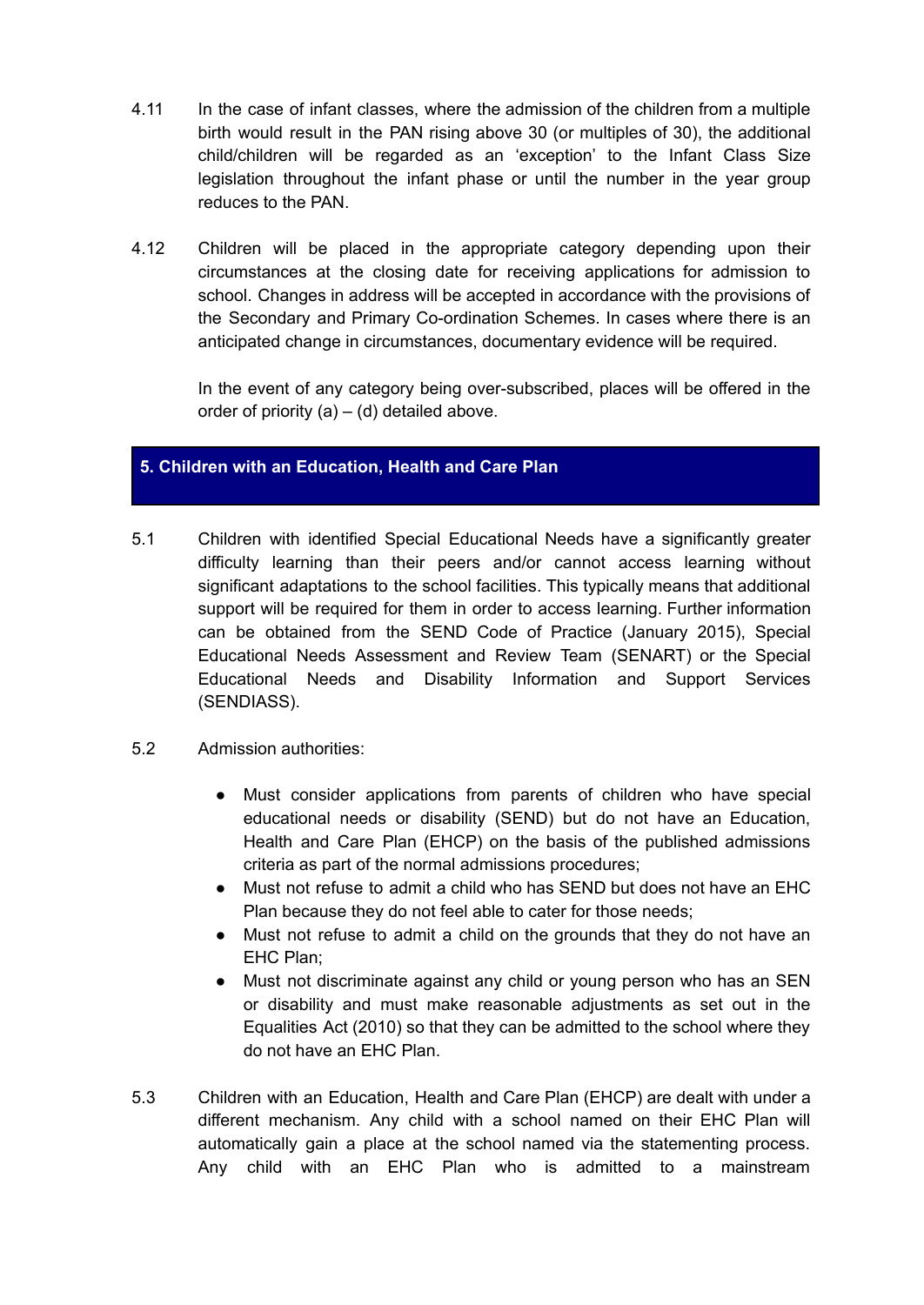community/voluntary controlled school will be counted against the school's admission number.

# **6. The Offer of a Place at a school**

6.1 Decisions will be posed  $2^{nd}$  class to parents on the following days:

| Secondary schools                | : 1 March 2022  |
|----------------------------------|-----------------|
| Primary, infant & junior schools | : 15 April 2022 |

6.2 Parents who have applied electronically will be able to access their offer of a school place via the on-line website after 12.00 midnight on the respective offer date.

# **7. Point of Entry**

- 7.1 For junior and secondary schools, pupils will start in the in-take year (ie Y7 for secondary schools and Y3 for junior schools) on the first day the school is open following 1 September 2022.
- 7.2 For infant/primary schools, those pupils with a date of birth between 1 September 2017 and 31 August 2018 will start school on the first day the school is open following 1 September 2022.
- 7.3 These arrangements do not apply to those pupils being for nursery provision including nursery provision in a co-located children's centre *(see explanatory note 16.8).*

# **8. Deferred Entry to Primary Schools**

- 8.1 Where the LA offers a place at a primary or infant school, a parent who accepts that school place can defer entry to that school until the term after the child's fifth birthday. There may be spring and summer term admissions as a result of parents who have deferred their child's entry.
- 8.2 Any deferred place at the school will be held for that child and will not be available to be offered to another child and the deferred place must be taken up during the same school year for which the offer of the school place was made and accepted. Parents cannot defer entry to a school to the next academic year or beyond the beginning of the term following the child's fifth birthday, these types of requests are dealt with under section 9 below.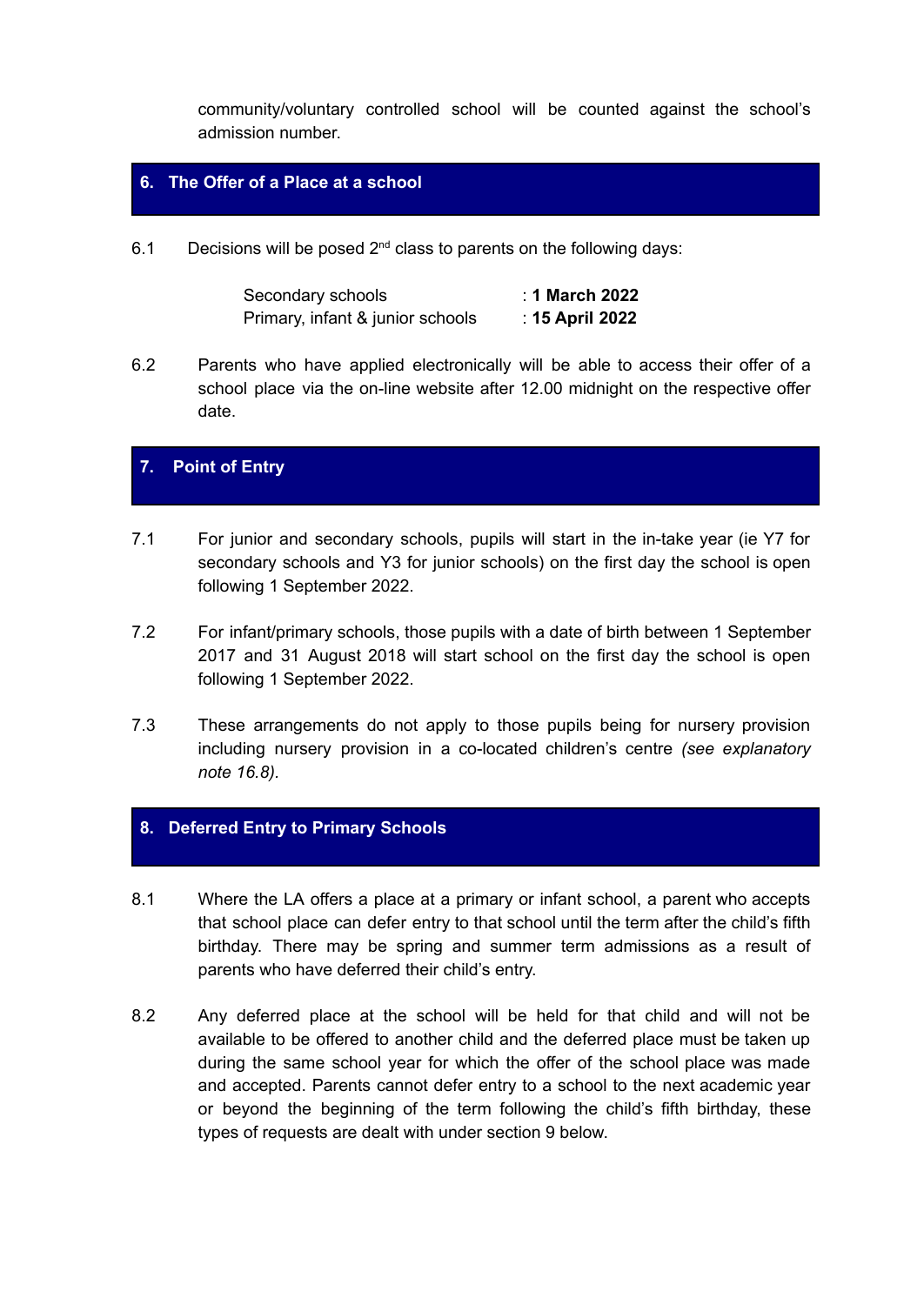8.3 Parents can also request that their child attends school part-time instead of full-time until the child reaches statutory school age.

## **9. Admission of Children Outside their Normal Age Group**

- 9.1 Parents can seek school places outside their normal age group. Parents must make an application for their child's normal age group at the usual time however a separate request must also be made at the same time for admission out of the normal age group *(see explanatory note 16.9*).
- 9.2 A decision on these types of applications will be made by the Local Authority based on the individual circumstances of the request based on the information provided by the parents.
- 9.3 Where a decision is to refuse the request there is no right of appeal if the child is offered a place in another year group in the school.

# **10. Unsuccessful Applications**

- 10.1 If a Wakefield pupil is not successful in securing a place at any school he/she has preferenced, a school place will be allocated in accordance with the Wakefield Co-ordinated Admission Arrangement Scheme.
- 10.2 Any parent whose child is not offered a school place for which they have expressed a preference has the right to appeal to an independent appeal panel.

# **11. Waiting Lists**

- 11.1 Pupils will be added to the waiting lists of community and voluntary controlled schools where they were refused a place in accordance with the provisions of either the Primary or Secondary Co-ordination Schemes or In-Year Co-ordination Schemes.
- 11.2 Places will be allocated from the waiting list when the number of pupils in the relevant year group falls below the admission number for that school. Waiting lists will be kept in strict priority order against the oversubscription criteria above.
- 11.3 The waiting list for each school will be reviewed and revised each time a child is added to or removed from the waiting list and/or when a child's changed circumstances will affect their order of priority for a school place.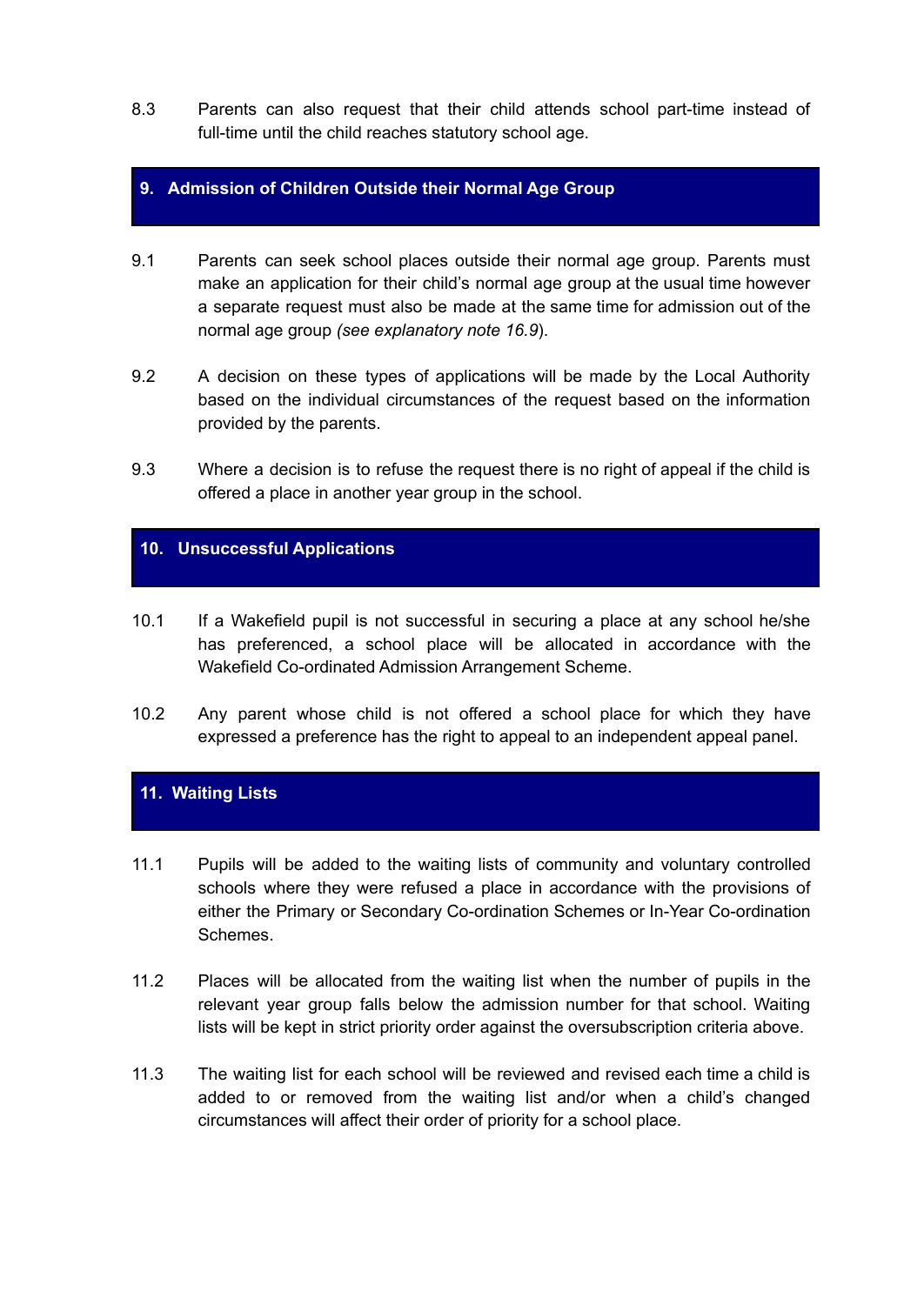11.4 The waiting list will be established on the offer day and will be maintained up to and including the end of the summer term in July 2023. Any parent wishing to be placed on the waiting list for the subsequent academic year will have to re-apply for that academic year.

## **12. In-Year Admissions**

- 12.1 All applications made outside the normal admissions round (ie in-year applications) for community and voluntary controlled schools should be made on Wakefield's Common Application Form, which is available from the School Admissions Team. Applications will be processed in accordance with the "In-Year Co-ordination Scheme". Parents can express up to 5 school preferences.
- 12.2 Where there are sufficient places, an application will normally be agreed. The admission number for a school is set for the school's in-take year. As a general rule, this admission number then remains with that year group as it moves through the school. There may be exceptions, for example, if accommodation in a school is removed, then the admission number may change for subsequent year groups.
- 12.3 If a place is not available, a refusal letter is sent outlining the right of appeal. If the application is from a Wakefield resident then a place will be allocated at the next nearest community and voluntary controlled school with places. If the child is already attending a Wakefield school an alternative school will not be offered. The child's name will be added to the waiting list for the school in order against the over-subscription criteria in section 4.4 above. All waiting lists are re-ranked when new applicants have been added. Should a vacancy arise at the school, the place will be offered to the child at the top of the waiting list.

# **13. Fair Access Protocol**

13.1 The LA has agreed a Fair Access Protocol with its primary and secondary schools. This means that, in some circumstances, pupils defined in the Protocol will have a higher priority for admission to schools and/or year groups, which are already full, than all other pupils seeking admission to the school. Full details of the Protocol can be obtained from the LA.

## **14. 6 th Form Applications**

14.1 All schools and academies with sixth form provision are required to publish a separate admissions policy for entry into Year 12. This can be found on the relevant academy website.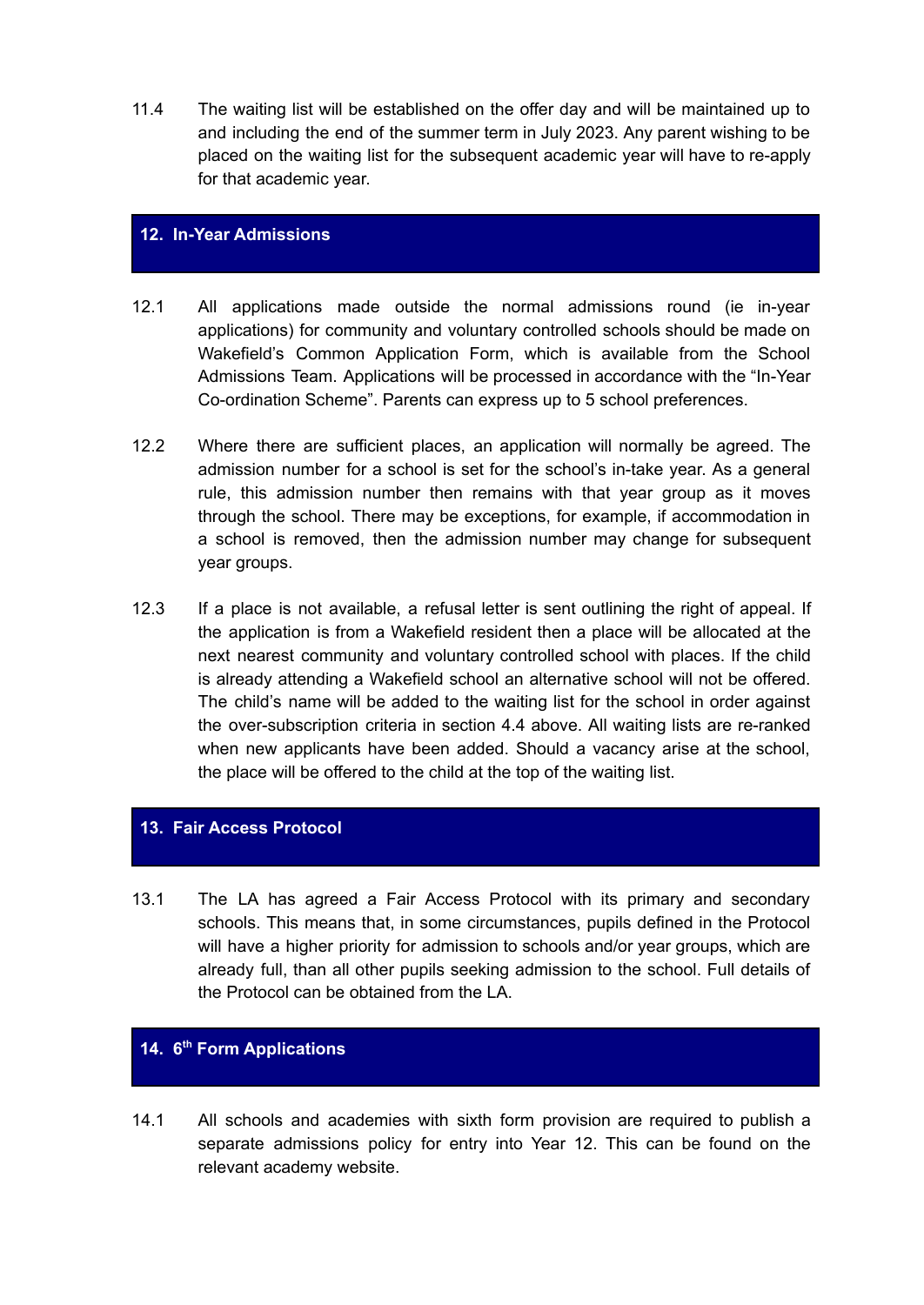- 14.2 Applications for admission to the sixth form, including pupils currently attending the school must be made via the online prospectus and common application process.
- 14.3 A pupil will only be admitted to the sixth form of a school provided they meet the sixth form admission criteria of the school preferred.

## **15. False Information**

- 15.1 Where the LA has made an offer of a place at a school on the basis of a fraudulent or intentionally misleading application from a parent which has effectively denied a place to a child with a stronger claim to a place at the school, the offer of a place may be withdrawn.
- 15.2 Where a child starts attending the school on the basis of fraudulent or intentionally misleading information the place may be withdrawn depending on the length of time that the child has been at school.
- 15.3 Where a place or an offer has been withdrawn the parent will be asked to submit a new application form. This new application form will then be considered afresh against the relevant admissions policy and co-ordination scheme.
- 15.4 It is for the parents or guardian to satisfy the LA of their circumstances, as they apply to the admission criteria at the time of the application.

## **16. Explanatory Notes**

#### 16.1 **Admissions Numbers**

Each maintained school has an Admission Number for each "relevant age" group. Every year, the LA consults with the Governing Body of the school before the Admission Number is set. In the case of year of entry (ie Year 7, Year 3 or Year R), a child may not normally be refused admission to a school unless the number of applications for admission exceeds the admission number, or a child is offered a school which is ranked higher on the Common Application Form under the respective Co-ordinated Admissions Policy.

#### 16.2 **Children in Care and Children who were previously in Care**

A 'looked after child' is a child who is (a) in the care of a local authority, or (b) being provided with accommodation by a local authority in the exercise of their social services functions (see the definition in Section 22(1) of the Children Act 1989) at the time of making an application to a school.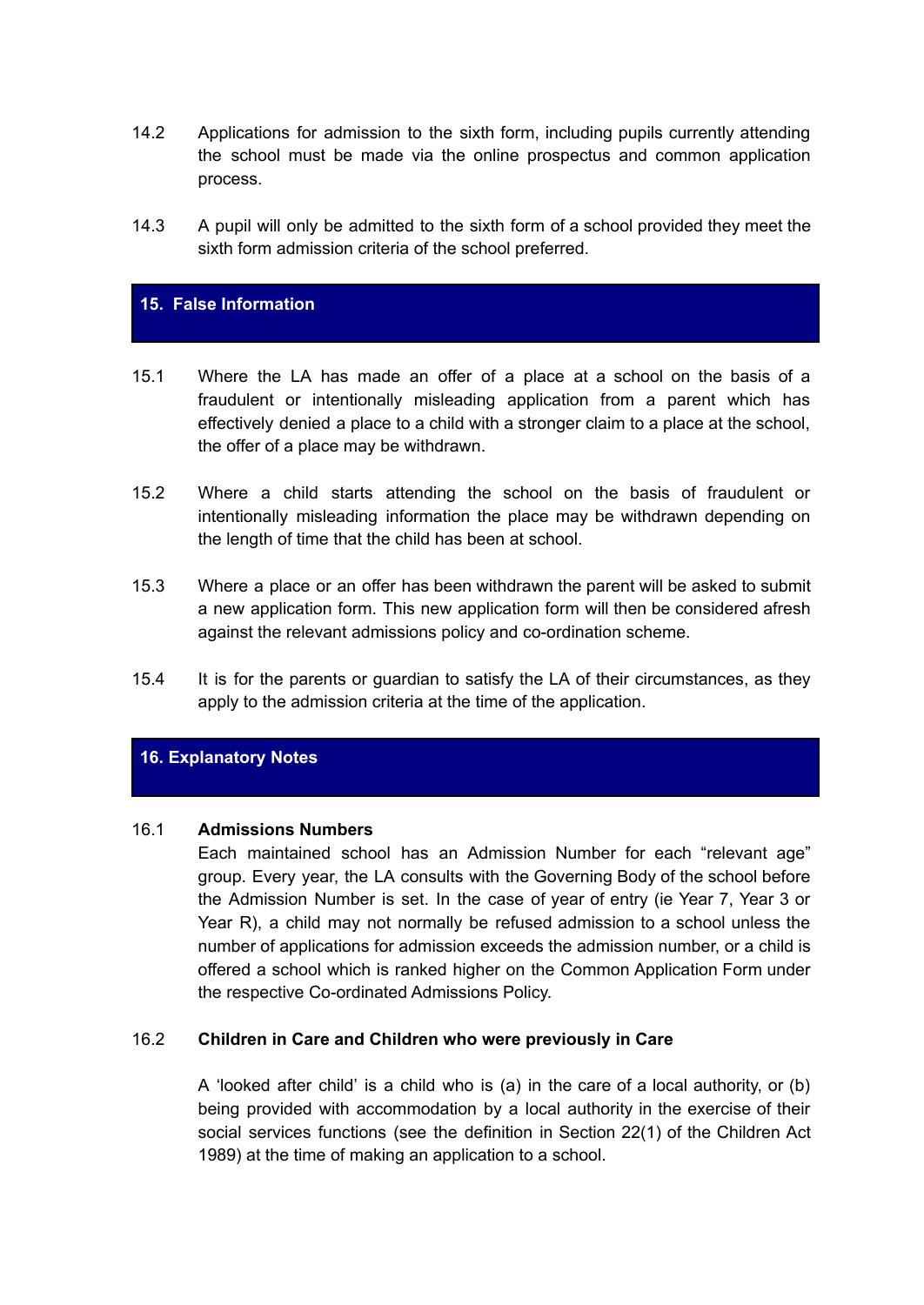A 'previously looked after child' includes children who were adopted (from Local Authority care) under the Adoption Act 1976 (see section 12 adoption orders) and children who were adopted under the Adoption and Children's Act 2002 (see section 46 adoption orders).

Children who were previously looked after includes children who have been adopted from Local Authority care, or who are subject to a Child Arrangements Order and those with special guardianship immediately following being in care, including those who appear to have been in state care outside of England and ceased to be in state care as a result of being adopted..

Child Arrangement Orders are defined in s.8 of the Children Act 1989, as amended by s.12 of the Children and Families Act 2014. Child arrangements orders replace residence orders and any residence order in force prior to 22 April 2014 is deemed to be a child arrangements order.

See Section 14A of the Children Act 1989 which defines a 'special guardianship order' as an order appointing one of more individuals to be a child's special guardian (or special guardians).

A child is regarded as having been in state care outside of England if they were in the care of or were accommodated by a public authority, a religious organisation, or any other provider of care whose sole or main purpose is to benefit society (see section 23ZZA (8) of the Children Act 1989 (inserted by section 4 of the Children and Social Work Act 2017).

## 16.3 **Brothers and Sisters**

This category includes children with brothers or sisters (including step-brothers or step-sisters residing at the same address) of statutory school age, living at the same address, in attendance at the same school, or a school on the same site, on the date of admission.

#### 16.4 **Catchment Areas**

The LA believes it is important that schools should serve their local communities and so each one has its own catchment area. However, parents are required to express a preference, stating their choice of school, even if this is within their catchment area.

Whilst every effort is made to ensure that there will be a place for every child in its catchment area school, it cannot be guaranteed that this will always be the case.

If parents are in any doubt about the catchment area school for the area in which they live, they need to contact their local school or the School Admissions Team. Further information is also available in the Secondary and Primary Guides for Parents.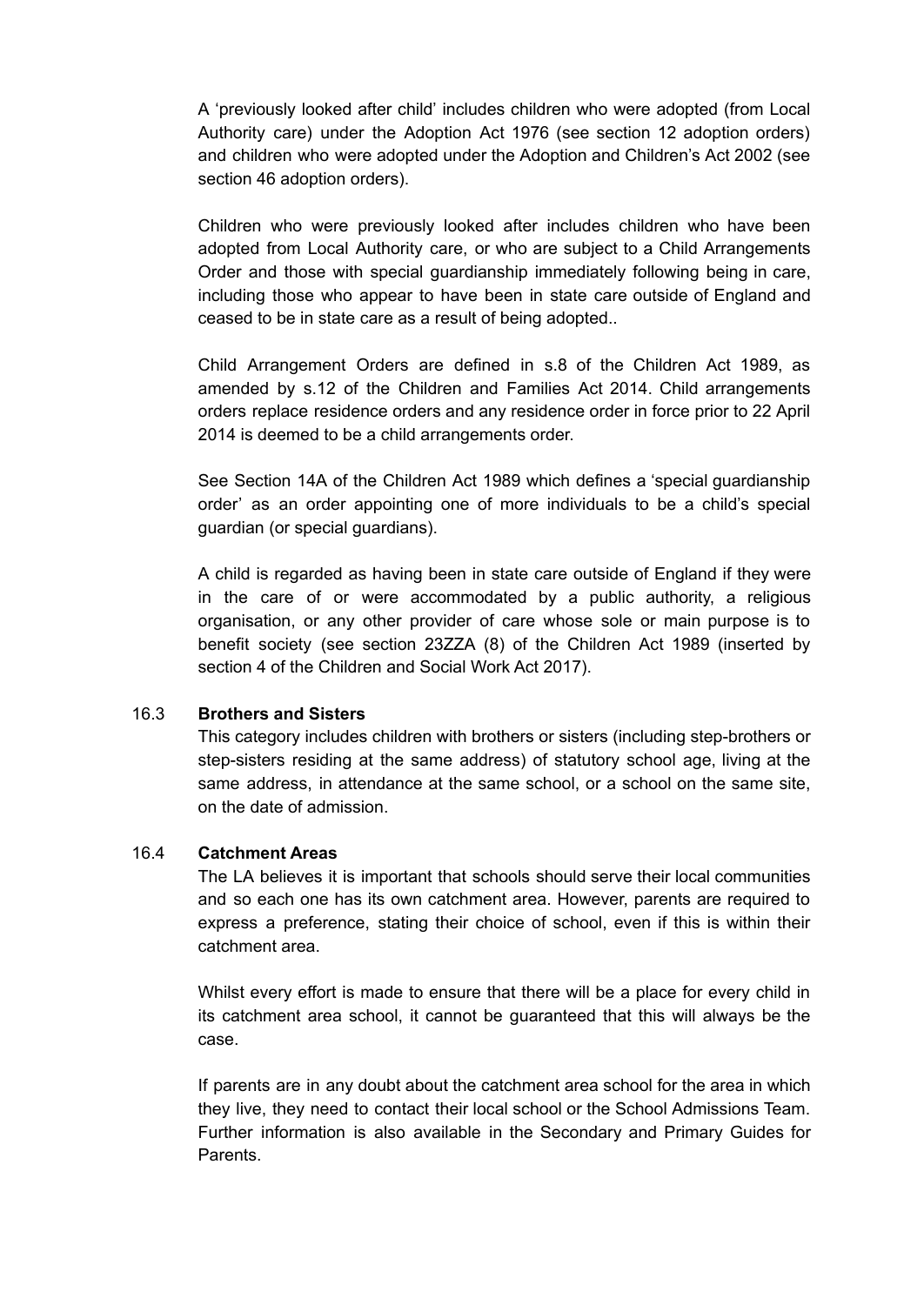The home addresses of some pupils may fall into an area that forms part of the catchment area of two schools (this is known as an Option area). Where a pupil's address falls within two catchment areas, the LA will consider the application as children who live in the catchment area for both schools.

## 16.5 **Families living outside the District boundary**

Children from families living outside the Wakefield Metropolitan District boundary will be considered alongside those who live within the Wakefield Metropolitan District.

## 16.6 **Address**

The LA investigates all queries about addresses and an offer may be withdrawn where the LA concludes that the parent/carer have made a fraudulent or deliberately misleading application.

When an offer is made, it is assumed the parental address will be the same in the following September as is held on the LA's records. If a parent plans to move or has moved house, the parent must let us know immediately as the date of the move could affect the address which is considered to be the home address for the purposes of the application.

For Secondary places, if the house move is after the **6 January 2022** the new address will be considered to be the home address. If the original application was received on time then any change of address up to and including the 6 January 2022 will not result in the application being categorised as late.

For Primary places, if the house move is after **14 February 2022** the new address will be considered to be the home address. If the original application was received on time then any change of address up to and including the 14 February 2022 will not result in the application being categorised as late.

Where a parent fails to notify the LA of a change of address, this may lead to the application being treated as a fraudulent or misleading application. This in turn may lead to the place, or offer of a place being withdrawn. Where the place is withdrawn, the LA will offer a place at a school within the catchment area of the new home address if there are places available at that school. Where there are no places at the new catchment area school, the LA may offer a place at the next nearest school to the new home address which has a place available.

# 16.7 **Parental Disputes**

Parental Responsibility gives both parents important legal rights as well as responsibilities to be involved in decisions such as the choice of school. If the LA receives conflicting school preferences from both parents, the LA will require evidence of parental consent to the application, in the form of written confirmation from both parents with parental responsibility.

In the event that parents are unable to agree on a choice of school, parents are advised to take their own legal advice with a view to making an application to the court for a Specific Issue Order to decide which parent should be responsible for